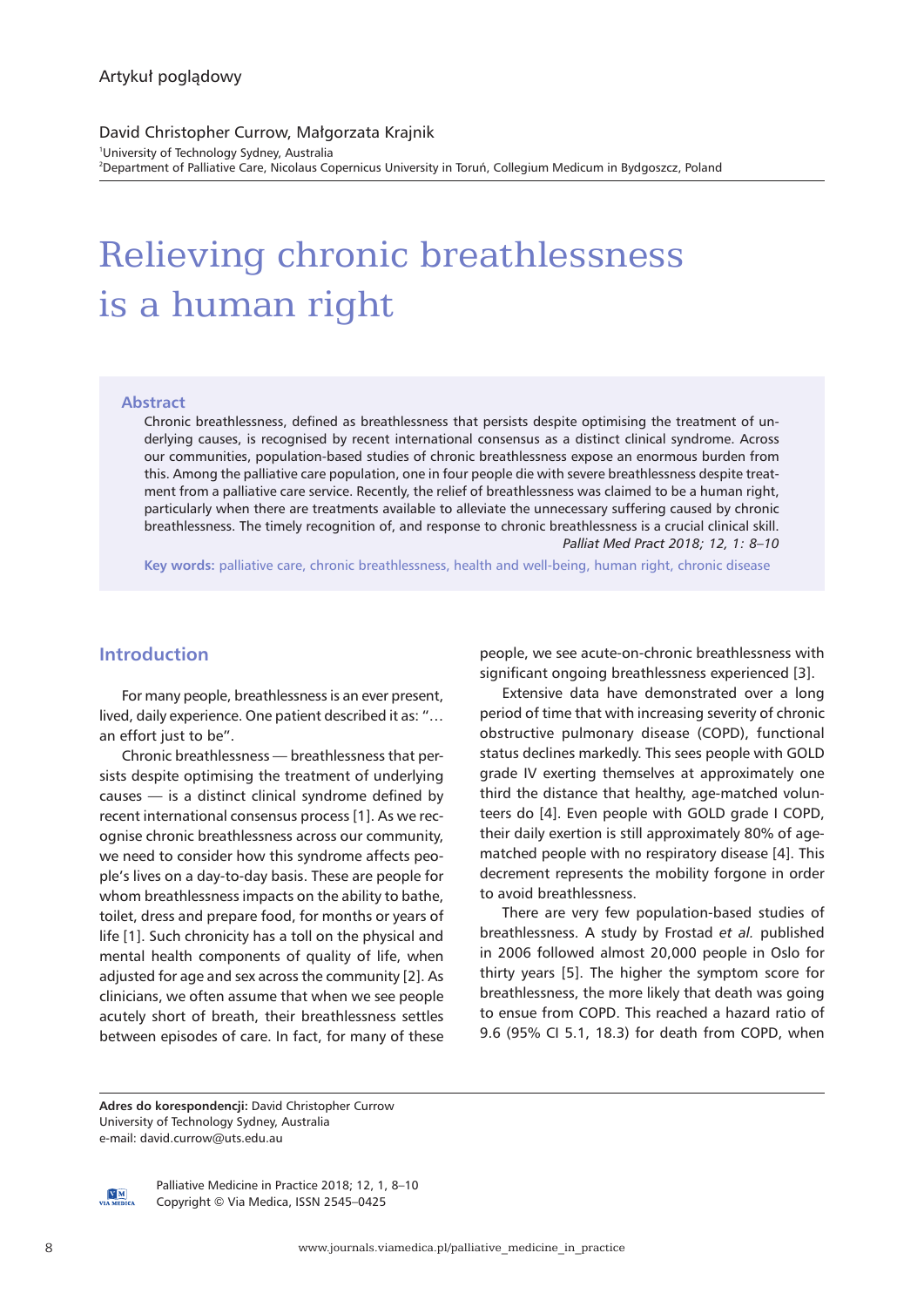associated with higher breathlessness scores. Another Norwegian study that followed people for 12 years across the age range indicated, that persistent respiratory symptoms were evident in 6.9% of women and 4.3% of men [6]. Australian population-based data indicates that from the modified Medical Research Council (mMRC) scale, 8.9% of people have a score of ≥ 2, 1% had a score of ≥ 3 and one in three hundred had a score of 4 [7]. This reflects an enormous burden of chronic breathlessness across the community. Of note, that latter group is almost invisible to health services, because they are house bound and present only with the most severe exacerbations.

When we consider the palliative care population, we see that one in four people die with severe breathlessness despite treatment from a palliative care service [8]. Those most likely to have breathlessness at the end of life are those with respiratory diseases such as COPD [9]. Again, a scale analogous to the mMRC breathlessness scores in people with COPD is a far better prognostic factor than looking at forced expiratory volume in one second (FEV<sub>1</sub>) [10]. Data from 50 years ago at a population level indicated that breathlessness was a predictor of short-term mortality with a mortality ratio of 2.08 at 24 months in a population survey of more than 1million people across the United States of America [11].

## **Claiming a "right"**

It is an extremely serious issue to claim something as a right. For example, it is estimated that last year 1.5 million people in the world died because they did not have access to clean water. As such, a fundamental to human existence, clean water should arguably be seen as a "right". Health has been proposed as a "right", again fundamental to our being [12]. If we are to live with dignity, then we must be able to attain the best level of health [12]. As outlined in the 1946 constitution of the World Health Organisation, health is "a state of complete physical, mental and social well-being and not merely the absence of disease or infirmity" [13]. It goes on to say, that there should be "the enjoyment of the highest attainable standard of "physical and mental" health as a fundamental right of every human being". Of note, this is not a right to be healthy, but to attain the highest standard of health possible [12]. In the 1966 International Covenant on Economic, Social and Cultural Rights it asserts the right for everyone to enjoy the highest attainable level of health together with access to essential medication and health-related education [14]. Later, the Declaration of Alma-Ata talks of promotion of health, prevention of health, cure and rehabilitation, but, interestingly, does not mention palliation [15]. Arguably, this is a significant oversight given the importance of the 1978 declaration. Moving to contemporary times, the 67<sup>th</sup> World Health Assembly noted that "... access to palliative care ... contributes to the realisation of the right to the enjoyment of the highest attainable standard of health and well-being ... as an ethical responsibility of health systems" [16]. It further notes, that health care professionals have a duty to alleviate pain *and* [other] *suffering*.

To that end, it can be argued that the relief of breathlessness (whose prevalence is akin to levels of pain and fatigue for many people with chronic complex illnesses and certainly with chronic progressive illnesses) is a right particularly when there are evidence-based treatments available to alleviate the unnecessary suffering caused by this syndrome. One can argue that 30 years ago many clinicians shrugged their shoulders when patients with cancer had pain, claiming that it was expected that they would have pain because they have cancer. We would no longer accept that argument anywhere in the world. Why should we accept the same argument when someone with COPD is so limited in what they can do?

There is now an excellent evidence base in the literature relating to breathlessness. The Canadian Thoracic Society breathlessness ladder gives clear guidance to:

- addressing all reversible causes of breathlessness;
- utilising non–pharmacological interventions; and
- ensuring that the pharmacological options use the best available evidence base which currently is regular, low-dose, extended-release morphine [17].

There is an evidence base available for the safe use of regular low-dose extended-release morphine to reduce chronic breathlessness that is as strong as any other evidence base that we have in the therapeutic interventions in palliative care [18, 19].

There are academic, policy and clinical responsibilities that need to be put in place if we are to accept that the relief of chronic breathlessness is a human right.

- Academically, we need to develop more predictable and acceptable therapies with clear delineation of patient groups who would benefit, and those who may more predictably experience harms.
- The policy responsibilities are to ensure access to medications particularly given that morphine is otherwise significantly restricted across our communities.
- Clinically, there is a responsibility to actively seek out and identify people experiencing this clinical syndrome and use the best available evidence to reduce its impact on patients and their caregivers. Of note, we often ask: "Are you breathless?", when